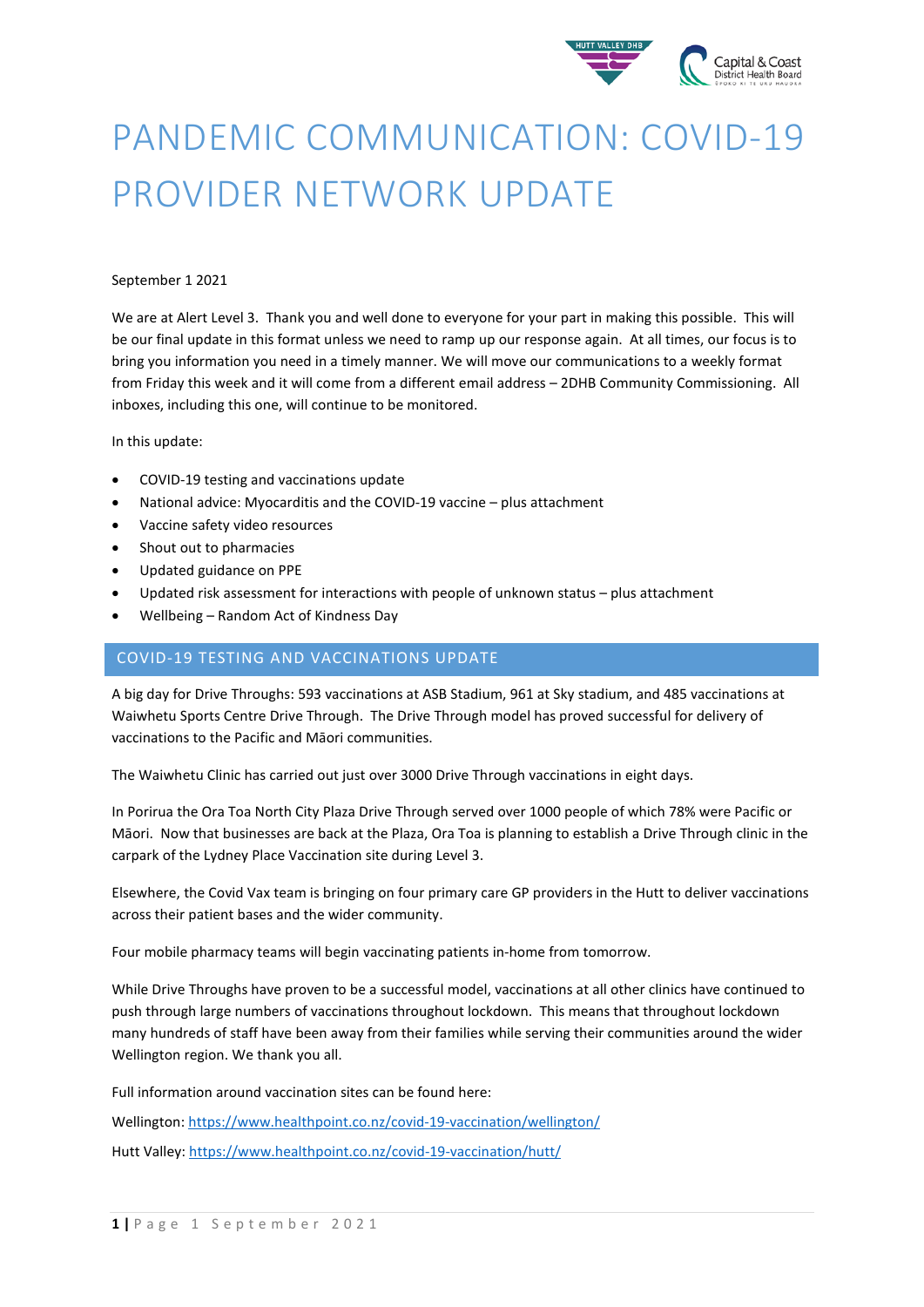

Full information around testing sites is available here.

Wellington[: https://www.healthpoint.co.nz/covid-19/wellington/](https://www.healthpoint.co.nz/covid-19/wellington/)

Hutt Valley:<https://www.healthpoint.co.nz/covid-19/hutt/>

## NATIONAL PUBLIC HEALTH ADVICE – MYOCARDITIS AND COVID-19 VACCINE

Ministry of Health and IMAC have issued a public health alert regarding the death of a woman in the days following vaccination with the Pfizer COVID-19 vaccine. The case has been referred to the Coroner and the cause of death has not yet been determined. However, the COVID-19 Vaccine Independent Safety Monitoring Board (CV-ISMB) considered that the myocarditis was probably due to vaccination. The CV-ISMB noted that there were other medical issues occurring at the same time which may have influenced the outcome following vaccination.

The **attached** public health advice has key points for vaccinators and other health professionals, and emphasises the benefits of vaccination in protecting against COVID-19 greatly outweigh the rare risk of these conditions.

You can read more about Myocarditis and the COVID-19 vaccine here: <https://covid.immune.org.nz/faq/myocarditis-and-covid-19-vaccine-new-zealand>

### VACCINE SAFETY VIDEO RESOURCES

The IMAC link above includes video resources of interest:

- A recording of a webinar covering vaccine effectiveness with COVID-19 variants and current information around vaccine safety presented by IMAC medical advisors Dr Joan Ingram and Dr Peter McIntyre
- A simple and easy to follow explanation of why so many COVID-19 variants are showing up now. You can watch it here[: https://www.youtube.com/watch?v=Ha6yUxze1vk&t=379s](https://www.youtube.com/watch?v=Ha6yUxze1vk&t=379s)

#### SHOUT OUT TO OUR PHARMACIES

I would like to take this opportunity to thank our pharmacists who are delivering vaccinations in their own communities but also going out to deliver vaccinations to people who cannot leave home, to workplaces and ensuring essential workers are able to be vaccinated at their workplace.

I thank them and their staff for also for stepping up where they can to ensure people get their medications throughout lockdown through Alert Level 4 and in Alert Level 3, in many cases by delivering medications to people who are unable to get out.

#### UPDATED GUIDANCE ON PPE

Ministry of Health is continually reviewing the published guidance on the use of PPE and updating its website regularly. The latest website updates include:

- updated Alert Level 3 and 4 guidance on the use of PPE for disability support workers who work in clients' homes
- information about fit testing and fit checking of P2/N95 particulate respirators, including links to manufacturers' guidance (in PDF and video format).

[Read the updated information and guidance on PPE](https://www.health.govt.nz/our-work/diseases-and-conditions/covid-19-novel-coronavirus/covid-19-information-specific-audiences/covid-19-personal-protective-equipment-central-supply/personal-protective-equipment-use-health-and-disability-care-settings)